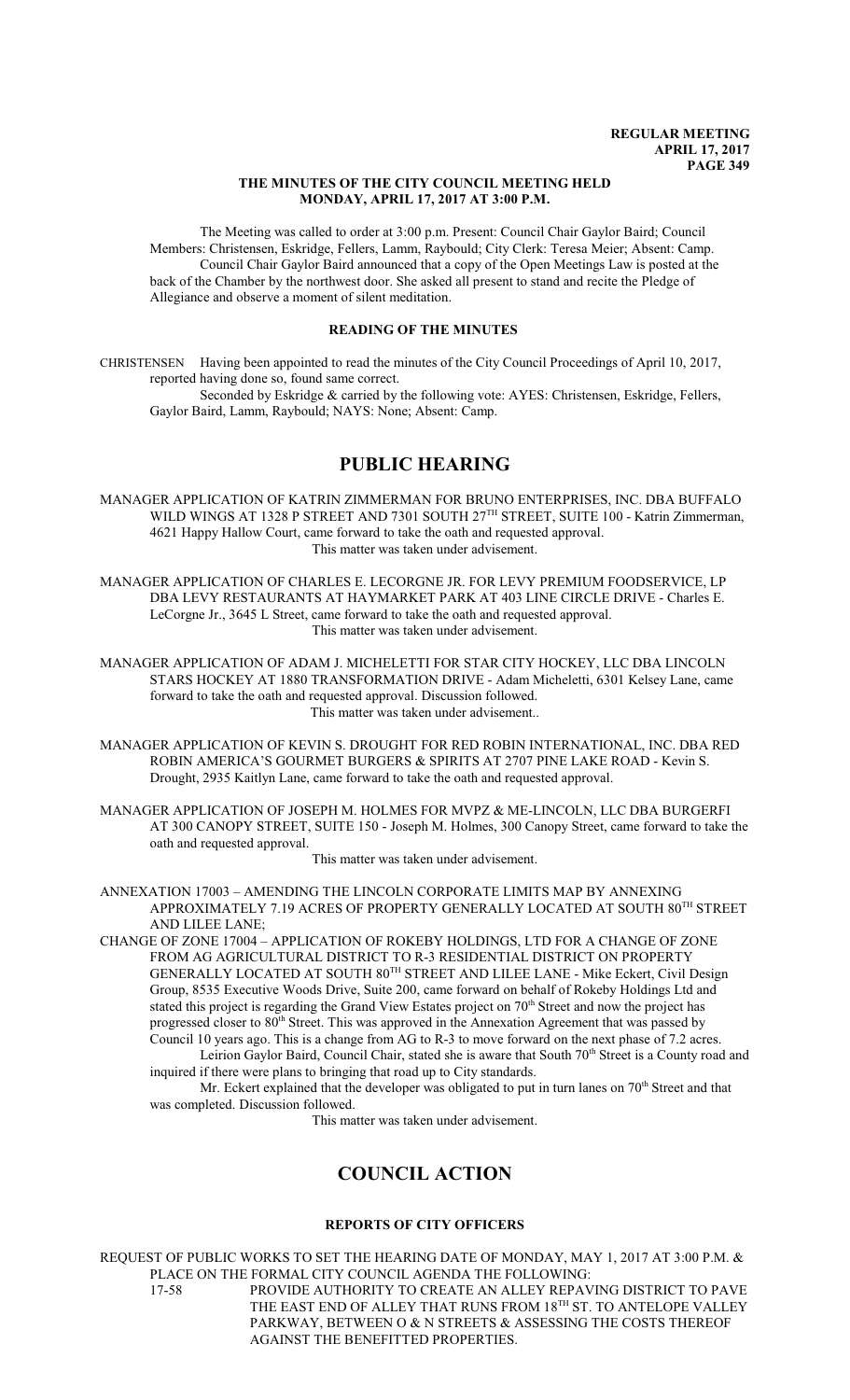**REGULAR MEETING APRIL 17, 2017 PAGE 350** CLERK Requested a motion to approve the request of Public Works to set the hearing date.<br>FELLERS Moved to approve the request of Public Works to set the hearing date Moved to approve the request of Public Works to set the hearing date. Seconded by Eskridge & carried by the following vote: AYES: Christensen, Eskridge, Fellers, Gaylor Baird, Lamm, Raybould; NAYS: None; ABSENT: Camp.

AFFIDAVITS OF MAILING FOR BOARD OF EQUALIZATION FOR COLLEGE VIEW MAINTENANCE BUSINESS IMPROVEMENT DISTRICT, HAVELOCK STREET MAINTENANCE BUSINESS IMPROVEMENT DISTRICT, NORTH 27TH STREET MAINTENANCE BUSINESS IMPROVEMENT DISTRICT, SOUTH STREET MAINTENANCE BUSINESS IMPROVEMENT DISTRICT, UNIVERSITY PLACE MAINTENANCE BUSINESS IMPROVEMENT DISTRICT - CLERK presented said report which was placed on file in the Office of the City Clerk.

- CLERK'S LETTER AND MAYOR'S APPROVAL OF RESOLUTION AND ORDINANCES PASSED BY CITY COUNCIL ON APRIL 3, 2017 - CLERK presented said report which was placed on file in the Office of the City Clerk. **(27-1)**
- REPORT FROM CITY TREASURER OF FRANCHISE FEES FROM BLACK HILLS CORPORATION FOR THE MONTHS OF JANUARY & FEBRUARY, 2017 - CLERK presented said report which was placed on file in the Office of the City Clerk. **(16-1)**
- REPORT FROM CITY TREASURER OF 911 SURCHARGES FOR THE MONTHS OF FEBRUARY & MARCH, 2017 - CLERK presented said report which was placed on file in the Office of the City Clerk. **(20-02)**
- REPORT FROM CITY TREASURER OF CHARTER COMMUNICATIONS CABLE FRANCHISE ACH VENDOR PAYMENT REPORT FOR THE MONTHS OF OCTOBER, NOVEMBER AND DECEMBER, 2016 - CLERK presented said report which was placed on file in the Office of the City Clerk. **(41-2518A)**
- REPORT FROM CITY TREASURER OF ALLO PERSONAL EDUCATION GOVERNMENT FEES FOR THE MONTH OF JANUARY, 2017 - CLERK presented said report which was placed on file in the Office of the City Clerk. **(41-2518B)**
- REPORT FROM CITY TREASURER OF ALLO PERSONAL EDUCATION GOVERNMENT FEES FOR THE MONTH OF FEBRUARY, 2017 - CLERK presented said report which was placed on file in the Office of the City Clerk. **(41-2518B)**

## **PETITIONS & COMMUNICATIONS**

- SETTING THE HEARING DATE OF MONDAY, MAY 1, 2017 AT 3 P.M. ON THE MANAGER APPLICATION OF PETER T. CLARKE FOR FOODMART II INC. DBA MARKET PLACE IGA AT 4646 W. HUNTINGTON AVENUE - CLERK read the following resolution, introduced by Roy Christensen, who moved its adoption:
- A-90385 BE IT RESOLVED by the City Council, of the City of Lincoln, that a hearing date is hereby set for Monday, May 1, 2017, at 3:00 p.m. or as soon thereafter as possible in the City Council Chambers, County-City Building, 555 S. 10th St., Lincoln, NE for the Manager Application of Peter T. Clarke for Foodmart II Inc. dba Market Place IGA at 4646 W. Huntington Avenue.

If the Police Dept. is unable to complete the investigation by said time, a new hearing date will be set.

Introduced by Roy Christensen

Seconded by Fellers & carried by the following vote: AYES: Christensen, Eskridge, Fellers, Gaylor Baird, Lamm, Raybould; NAYS: None; ABSENT: Camp.

- SETTING THE HEARING DATE OF MONDAY, MAY 1, 2017 AT 3 P.M. ON THE MANAGER APPLICATION OF ROBERT E. MILLER FOR JSD LLC DBA HUSKERVILLE PUB & PIZZA AT 2805 NW 48<sup>TH</sup> STREET - CLERK read the following resolution, introduced by Roy Christensen, who moved its adoption:<br>A-90386 I
- BE IT RESOLVED by the City Council, of the City of Lincoln, that a hearing date is hereby set for Monday, May 1, 2017, at 3:00 p.m. or as soon thereafter as possible in the City Council Chambers, County-City Building, 555 S. 10th St., Lincoln, NE for the Manager Application of Robert E. Miller for JSD LLC dba Huskerville Pub & Pizza at 2805 NW 48<sup>th</sup> Street.

If the Police Dept. is unable to complete the investigation by said time, a new hearing date will be set. Introduced by Roy Christensen

Seconded by Fellers & carried by the following vote: AYES: Christensen, Eskridge, Fellers, Gaylor Baird, Lamm, Raybould; NAYS: None; ABSENT: Camp.

SETTING THE HEARING DATE OF MONDAY, MAY 1, 2017 AT 3 P.M. ON THE MANAGER APPLICATION OF JAY GATES FOR RMH FRANCHISE CORPORATION DBA APPLEBEE'S NEIGHBORHOOD GRILL & BAR AT 6100 'O' STREET, UNIT 318, 3951 N. 27™ STREET AND 3730 VILLAGE DRIVE - CLERK read the following resolution, introduced by Roy Christensen, who moved its adoption: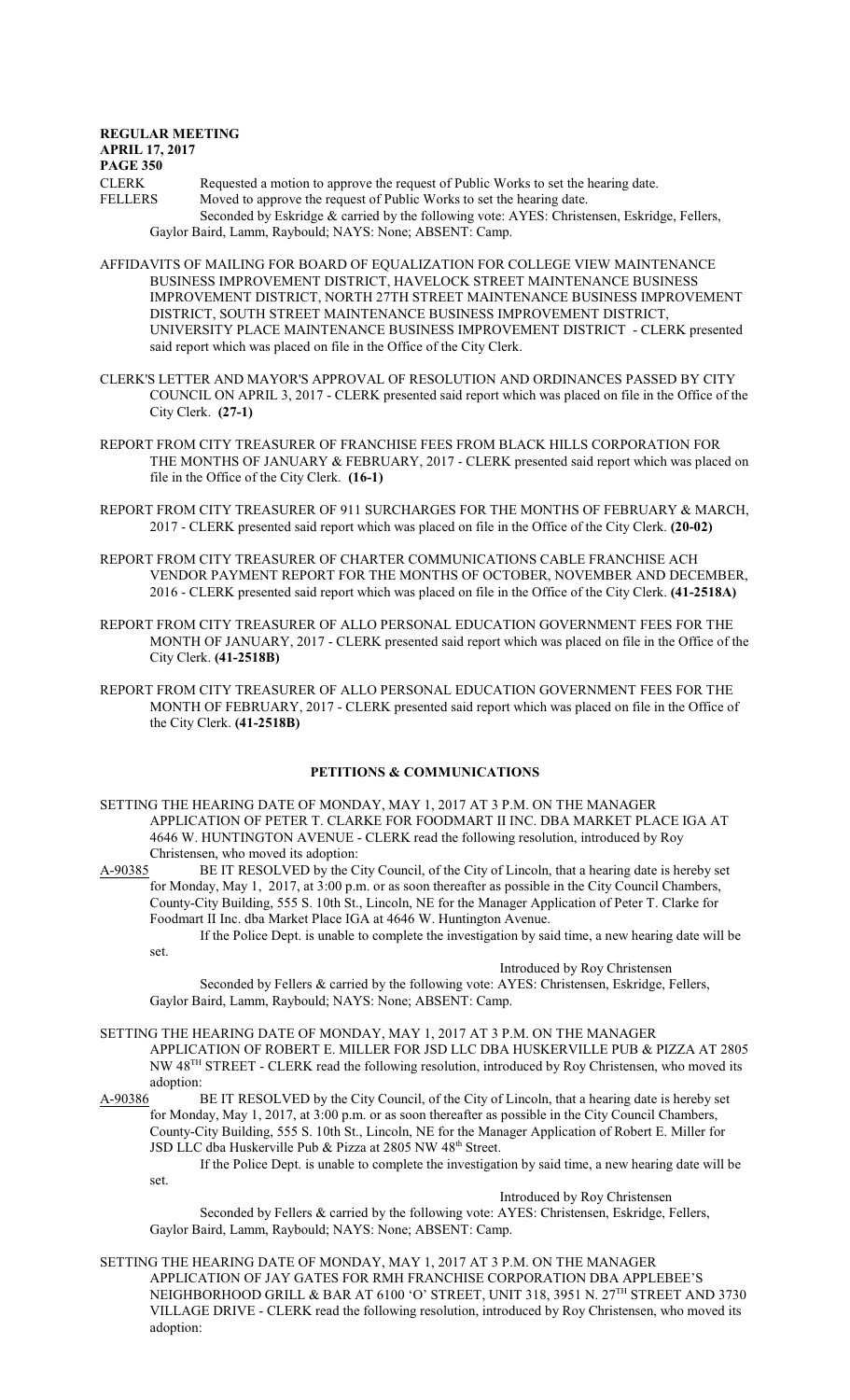A-90387 BE IT RESOLVED by the City Council, of the City of Lincoln, that a hearing date is hereby set for Monday, May 1, 2017, at 3:00 p.m. or as soon thereafter as possible in the City Council Chambers, County-City Building, 555 S. 10th St., Lincoln, NE for the Manager Application of Jay Gates for RMH Franchise Corporation dba Applebee's Neighborhood Grill & Bar at 6100 'O' Street, Unit 318, 3951 N. 27<sup>th</sup> Street and 3730 Village Drive.

If the Police Dept. is unable to complete the investigation by said time, a new hearing date will be set.

#### Introduced by Roy Christensen

Seconded by Fellers & carried by the following vote: AYES: Christensen, Eskridge, Fellers, Gaylor Baird, Lamm, Raybould; NAYS: None; ABSENT: Camp.

SETTING THE HEARING DATE OF MONDAY, MAY 1, 2017 AT 3:00 P.M. ON THE APPLICATION OF BURT FAMILY BAR-B-QUE LLC DBA PHAT JACK'S BBQ FOR A CLASS IK LIQUOR LICENSE AT 101 SW 14<sup>TH</sup> PLACE - CLERK read the following resolution, introduced by Roy Christensen, who moved its adoption:

A-90388 BE IT RESOLVED by the City Council, of the City of Lincoln, that a hearing date is hereby set for Monday, May 1, 2017, at 3:00 p.m. or as soon thereafter as possible in the City Council Chambers, County-City Building, 555 S. 10th St., Lincoln, NE for the Application of Burt Family Bar-B-Que LLC dba Phat Jack's BBQ for a Class IK Liquor License at 101 SW 14<sup>th</sup> Place.

If the Police Dept. is unable to complete the investigation by said time, a new hearing date will be set.

Introduced by Roy Christensen

Seconded by Fellers & carried by the following vote: AYES: Christensen, Eskridge, Fellers, Gaylor Baird, Lamm, Raybould; NAYS: None; ABSENT: Camp.

#### SETTING THE HEARING DATE OF MONDAY, MAY 1, 2017 AT 3:00 P.M. ON THE APPLICATION OF SEVEN DIAMONDS LLC DBA TALON ROOM FOR A CLASS CK LIQUOR LICENSE AT 230 N. 12<sup>TH</sup> STREET, SUITE 1 - CLERK read the following resolution, introduced by Roy Christensen, who moved its adoption:

A-90389 BE IT RESOLVED by the City Council, of the City of Lincoln, that a hearing date is hereby set for Monday, May 1, 2017, at 3:00 p.m. or as soon thereafter as possible in the City Council Chambers, County-City Building, 555 S. 10th St., Lincoln, NE for the Application of Seven Diamonds LLC dba Talon Room for a Class CK Liquor License at 230 N. 12<sup>th</sup> Street, Suite 1.

If the Police Dept. is unable to complete the investigation by said time, a new hearing date will be set.

Introduced by Roy Christensen

Seconded by Fellers & carried by the following vote: AYES: Christensen, Eskridge, Fellers, Gaylor Baird, Lamm, Raybould; NAYS: None; ABSENT: Camp.

SETTING THE HEARING DATE OF MONDAY, MAY 1, 2017 AT 3:00 P.M. ON THE APPLICATION OF FOOD FOR THOUGHT LLC DBA BREAD & CUP FOR A CLASS C LIQUOR LICENSE AT 440 N.  $8^{\mathrm{TH}}$ STREET - CLERK read the following resolution, introduced by Roy Christensen, who moved its adoption:<br>A-90390 BE IT RESOLVED by the City Council, of the City of Lincoln, that a hearing date is hereby set

BE IT RESOLVED by the City Council, of the City of Lincoln, that a hearing date is hereby set for Monday, May 1, 2017, at 3:00 p.m. or as soon thereafter as possible in the City Council Chambers, County-City Building, 555 S. 10th St., Lincoln, NE for the Application of Food for Thought LLC dba Bread & Cup for a Class C Liquor License at 440 N. 8<sup>th</sup> Street.

If the Police Dept. is unable to complete the investigation by said time, a new hearing date will be set.

## Introduced by Roy Christensen

Seconded by Fellers & carried by the following vote: AYES: Christensen, Eskridge, Fellers, Gaylor Baird, Lamm, Raybould; NAYS: None; ABSENT: Camp.

SETTING THE HEARING DATE OF MONDAY, MAY 1, 2017 AT 3:00 P.M. ON THE APPLICATION OF ENDGAME OPERATING GROUP LLC DBA BIG RED RESTAURANT & SPORTS BAR FOR A CLASS C LIQUOR LICENSE AT 8933 ANDERMATT DRIVE - CLERK read the following resolution, introduced by Roy Christensen, who moved its adoption:

A-90391 BE IT RESOLVED by the City Council, of the City of Lincoln, that a hearing date is hereby set for Monday, May 1, 2017, at 3:00 p.m. or as soon thereafter as possible in the City Council Chambers, County-City Building, 555 S. 10th St., Lincoln, NE for the Application of Endgame Operating Group LLC dba Big Red Restaurant & Sports Bar for a Class C Liquor License at 8933 Andermatt Drive. If the Police Dept. is unable to complete the investigation by said time, a new hearing date will be

set.

Introduced by Roy Christensen

Seconded by Fellers & carried by the following vote: AYES: Christensen, Eskridge, Fellers, Gaylor Baird, Lamm, Raybould; NAYS: None; ABSENT: Camp.

INFORMAL PETITION TO CREATE AN ALLEY PAVING DISTRICT IN THE EAST-WEST ALLEY BETWEEN N. 27 $^{\text{\tiny{\textsf{TH}}}}$  AND N. 28 $^{\text{\tiny{\textsf{TH}}}}$  FROM VINE STREET TO PEAR STREET SUBMITTED BY TRAVIS GOLLOTT - CLERK presented said report which was referred to Public Works.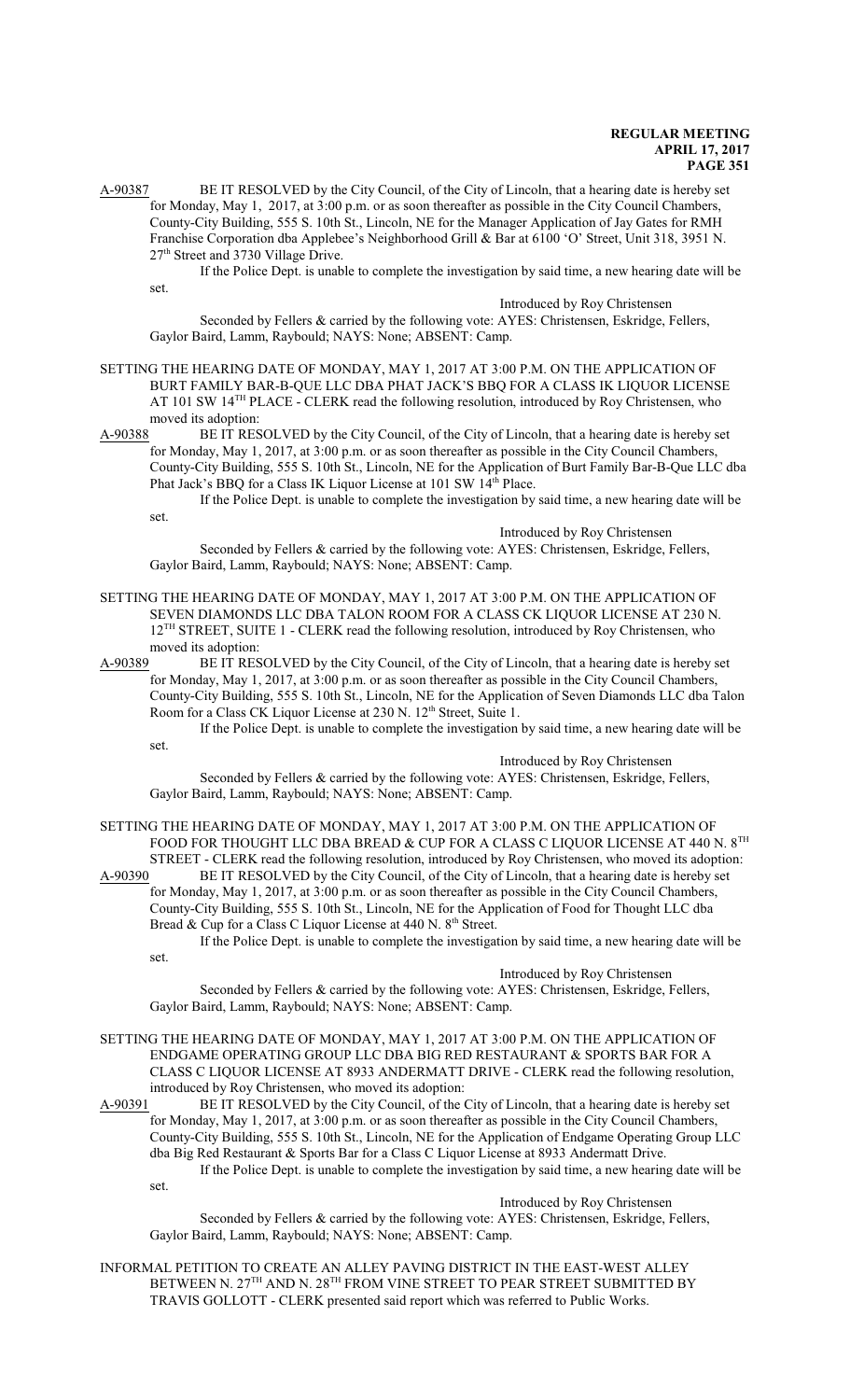#### **PLACED ON FILE IN THE OFFICE OF THE CITY CLERK:**

Administrative Amendment No. 16068 to Special Permit No. 04017, T-Mobile Collocation, approved by the Planning Director on April 5, 2017, to revise the site plan to show a third collocation antennae on the existing wireless facility along with a third ground equipment shelter, generally located at 4221 J Street.

#### **LIQUOR RESOLUTIONS**

MANAGER APPLICATION OF KATRIN ZIMMERMAN FOR BRUNO ENTERPRISES, INC. DBA BUFFALO WILD WINGS AT 1328 P STREET AND 7301 SOUTH 27TH STREET, SUITE 100 - CLERK read the following resolution, introduced by Roy Christensen, who moved its adoption for approval:

A-90392 WHEREAS, Bruno Enterprises, Inc. dba Buffalo Wild Wings located at 1328 P Street and 7301 South 27th Street, Suite 100, Lincoln, Nebraska has been approved for a Retail Class "I" liquor license, and now requests that Katrin Zimmerman be named manager;

WHEREAS, Katrin Zimmerman appears to be a fit and proper person to manage said business. NOW, THEREFORE, BE IT RESOLVED by the City Council of the City of Lincoln, Nebraska: That after hearing duly had as required by law, consideration of the facts of this application, the Nebraska Liquor Control Act, and the pertinent City ordinances, the City Council recommends that Katrin Zimmerman be approved as manager of this business for said licensee.

The City Clerk is directed to transmit a copy of this resolution to the Nebraska Liquor Control Commission.

Introduced by Roy Christensen

Seconded by Eskridge & carried by the following vote: AYES: Christensen, Eskridge, Fellers, Gaylor Baird, Lamm, Raybould; NAYS: None; ABSENT: Camp.

MANAGER APPLICATION OF CHARLES E. LECORGNE JR. FOR LEVY PREMIUM FOODSERVICE, LP DBA LEVY RESTAURANTS AT HAYMARKET PARK AT 403 LINE CIRCLE DRIVE - CLERK read the following resolution, introduced by Roy Christensen, who moved its adoption for approval:

A-90393 WHEREAS, Levy Premium Foodservice, LP dba Levy Restaurants at Haymarket Park located at 403 Line Circle Drive, Lincoln, Nebraska has been approved for a Retail Class "IK" liquor license, and now requests that Charles E. LeCorgne be named manager;

WHEREAS, Charles E. LeCorgne appears to be a fit and proper person to manage said business. NOW, THEREFORE, BE IT RESOLVED by the City Council of the City of Lincoln, Nebraska: That after hearing duly had as required by law, consideration of the facts of this application, the Nebraska Liquor Control Act, and the pertinent City ordinances, the City Council recommends that Charles E. LeCorgne be approved as manager of this business for said licensee.

The City Clerk is directed to transmit a copy of this resolution to the Nebraska Liquor Control Commission.

#### Introduced by Roy Christensen

Seconded by Eskridge & carried by the following vote: AYES: Christensen, Eskridge, Fellers, Gaylor Baird, Lamm, Raybould; NAYS: None; ABSENT: Camp.

MANAGER APPLICATION OF ADAM J. MICHELETTI FOR STAR CITY HOCKEY, LLC DBA LINCOLN STARS HOCKEY AT 1880 TRANSFORMATION DRIVE - CLERK read the following resolution, introduced by Roy Christensen, who moved its adoption for approval:

A-90394 WHEREAS, Star City Hockey, LLC dba Lincoln Stars Hockey located at 1880 Transformation Drive, Lincoln, Nebraska has been approved for a Retail Class "I" liquor license, and now requests that Adam J. Micheletti be named manager;

WHEREAS, Adam J. Micheletti appears to be a fit and proper person to manage said business. NOW, THEREFORE, BE IT RESOLVED by the City Council of the City of Lincoln, Nebraska: That after hearing duly had as required by law, consideration of the facts of this application, the Nebraska Liquor Control Act, and the pertinent City ordinances, the City Council recommends that Adam J. Micheletti be approved as manager of this business for said licensee.

The City Clerk is directed to transmit a copy of this resolution to the Nebraska Liquor Control Commission.

Introduced by Roy Christensen

Seconded by Eskridge & carried by the following vote: AYES: Christensen, Eskridge, Fellers, Gaylor Baird, Lamm, Raybould; NAYS: None; ABSENT: Camp.

MANAGER APPLICATION OF KEVIN S. DROUGHT FOR RED ROBIN INTERNATIONAL, INC. DBA RED ROBIN AMERICA'S GOURMET BURGERS & SPIRITS AT 2707 PINE LAKE ROAD - CLERK read the following resolution, introduced by Roy Christensen, who moved its adoption for approval:<br>A-90395 WHEREAS, Red Robin International, Inc. dba Red Robin America's Gourmet Burger

WHEREAS, Red Robin International, Inc. dba Red Robin America's Gourmet Burgers & Spirits located at 2707 Pine Lake Road, Lincoln, Nebraska has been approved for a Retail Class "I" liquor license, and now requests that Kevin S. Drought be named manager;

WHEREAS, Kevin S. Drought appears to be a fit and proper person to manage said business. NOW, THEREFORE, BE IT RESOLVED by the City Council of the City of Lincoln, Nebraska: That after hearing duly had as required by law, consideration of the facts of this application, the Nebraska Liquor Control Act, and the pertinent City ordinances, the City Council recommends that Kevin S. Drought be approved as manager of this business for said licensee.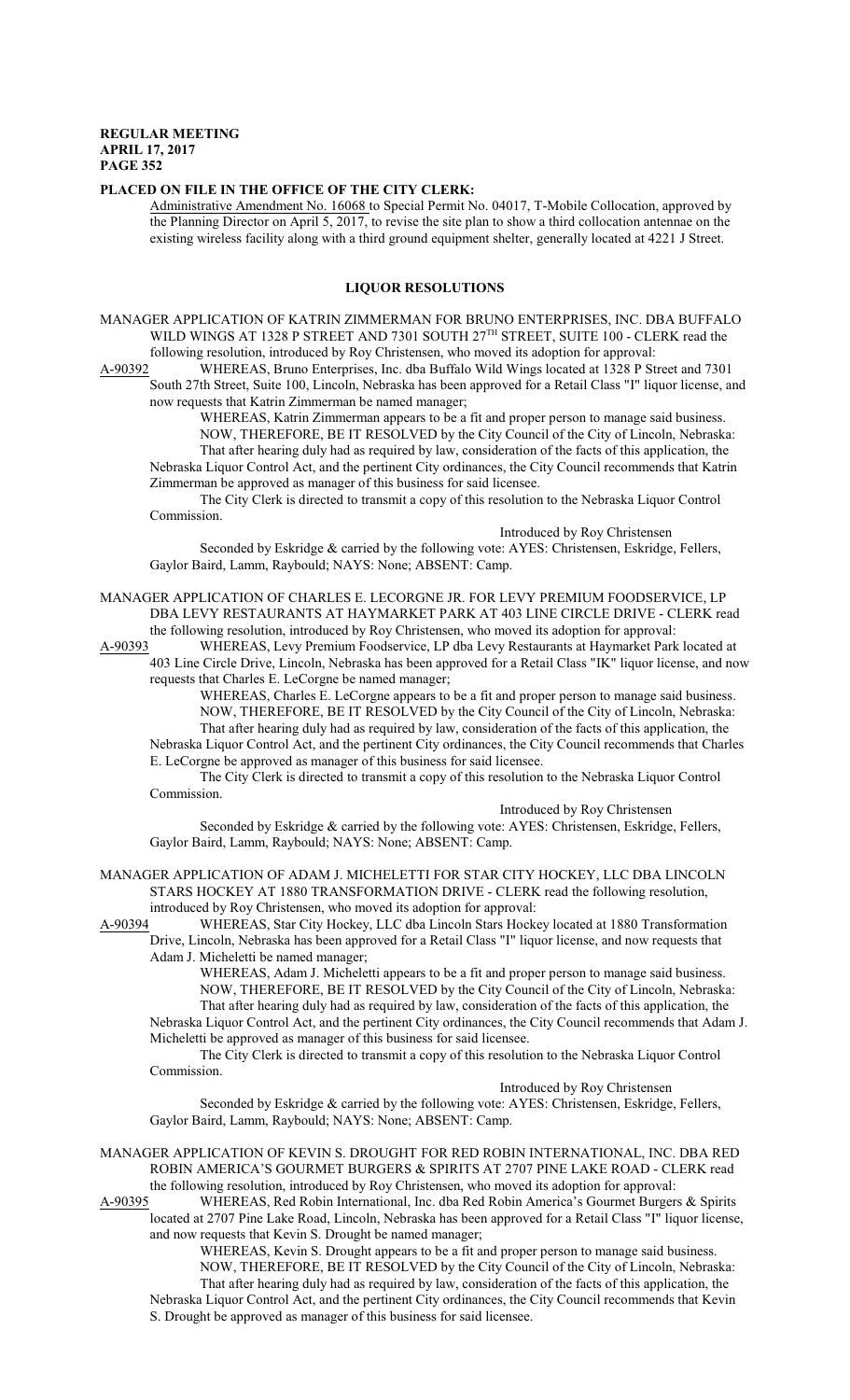The City Clerk is directed to transmit a copy of this resolution to the Nebraska Liquor Control Commission.

Introduced by Roy Christensen

Seconded by Eskridge & carried by the following vote: AYES: Christensen, Eskridge, Fellers, Gaylor Baird, Lamm, Raybould; NAYS: None; ABSENT: Camp.

MANAGER APPLICATION OF JOSEPH M. HOLMES FOR MVPZ & ME-LINCOLN, LLC DBA BURGERFI AT 300 CANOPY STREET, SUITE 150 - CLERK read the following resolution, introduced by Roy Christensen, who moved its adoption for approval:

A-90396 WHEREAS, MVPZ & ME-Lincoln, LLC dba BurgerFi located at 300 Canopy Street, Suite 150, Lincoln, Nebraska has been approved for Retail Class "I" and "E" liquor licenses, and now requests that Joseph M. Holmes be named manager;

WHEREAS, Joseph M. Holmes appears to be a fit and proper person to manage said business. NOW, THEREFORE, BE IT RESOLVED by the City Council of the City of Lincoln, Nebraska: That after hearing duly had as required by law, consideration of the facts of this application, the Nebraska Liquor Control Act, and the pertinent City ordinances, the City Council recommends that Joseph M. Holmes be approved as manager of this business for said licensee.

The City Clerk is directed to transmit a copy of this resolution to the Nebraska Liquor Control Commission.

Introduced by Roy Christensen

Seconded by Eskridge & carried by the following vote: AYES: Christensen, Eskridge, Fellers, Gaylor Baird, Lamm, Raybould; NAYS: None; ABSENT: Camp.

### **PUBLIC HEARING - RESOLUTIONS**

ACCEPTING THE REPORT OF NEW AND PENDING CLAIMS AGAINST THE CITY AND APPROVING DISPOSITION OF CLAIMS SET FORTH FOR THE PERIOD OF MARCH 16-31, 2017 - CLERK read

the following resolution, introduced by Jane Raybould, who moved its adoption:<br>A-90397 BE IT RESOLVED by the City Council of the City of Lincoln. Nebrask BE IT RESOLVED by the City Council of the City of Lincoln, Nebraska:

That the claims listed in the attached report, marked as Exhibit "A", dated April 3, 2017, of various new and pending tort claims filed against the City of Lincoln with the Office of the City Attorney or the Office of the City Clerk, as well as claims which have been disposed of, are hereby received as required by Neb. Rev. Stat. § 13-905 (Reissue 1997). The dispositions of claims by the Office of the City Attorney, as shown by the attached report, are hereby approved:

| <b>DENIED CLAIMS</b>          |          | <b>ALLOWED/SETTLED CLAIMS</b> |              |
|-------------------------------|----------|-------------------------------|--------------|
| Ruth Ann Ronne                | \$849.20 | Microtel Inn and Suites       | \$765.21     |
| Optum a/s/o United Healthcare | $NAS^*$  | Scott Albers                  | 169.84       |
|                               |          | David Bruno                   | 50.00        |
|                               |          | Blaine and Kristi Ambroz      | 3,856.00     |
|                               |          | Tom Shrader                   | 1,661.13     |
|                               |          | Market Merchandisers Inc.     | 2,196.30     |
|                               |          | <b>LITIGATION SETTLEMENT</b>  |              |
|                               |          | Leroy Duffie                  | \$160,000.00 |

\* No Amount Specified

The City Attorney is hereby directed to mail to the various claimants listed herein a copy of this resolution which shows the final disposition of their claim.

Introduced by Jane Raybould

Seconded by Christensen & carried by the following vote: AYES: Christensen, Eskridge, Fellers, Gaylor Baird, Lamm, Raybould; NAYS: None; ABSENT: Camp.

#### **PUBLIC HEARING ORDINANCES - 2ND READING & RELATED RESOLUTIONS**

ANNEXATION 17003 – AMENDING THE LINCOLN CORPORATE LIMITS MAP BY ANNEXING APPROXIMATELY 7.19 ACRES OF PROPERTY GENERALLY LOCATED AT SOUTH  $80^{\text{\tiny{TH}}}$  STREET AND LILEE LANE - CLERK read an ordinance, introduced by Jane Raybould, an ordinance annexing and including the below described land as part of the City of Lincoln, Nebraska and amending the Corporate Limits Map attached to and made a part of Ordinance No. 18208, to reflect the extension of the corporate limits boundary of the City of Lincoln, Nebraska established and shown thereon, the second time.

CHANGE OF ZONE 17004 – APPLICATION OF ROKEBY HOLDINGS, LTD FOR A CHANGE OF ZONE FROM AG AGRICULTURAL DISTRICT TO R-3 RESIDENTIAL DISTRICT ON PROPERTY GENERALLY LOCATED AT SOUTH 80<sup>TH</sup> STREET AND LILEE LANE - CLERK read an ordinance, introduced by Jane Raybould, an ordinance amending the Lincoln Zoning District Maps adopted by reference and made a part of Title 27 of the Lincoln Municipal Code, pursuant to Section 27.05.020 of the Lincoln Municipal Code, by changing the boundaries of the districts established and shown thereon, the second time.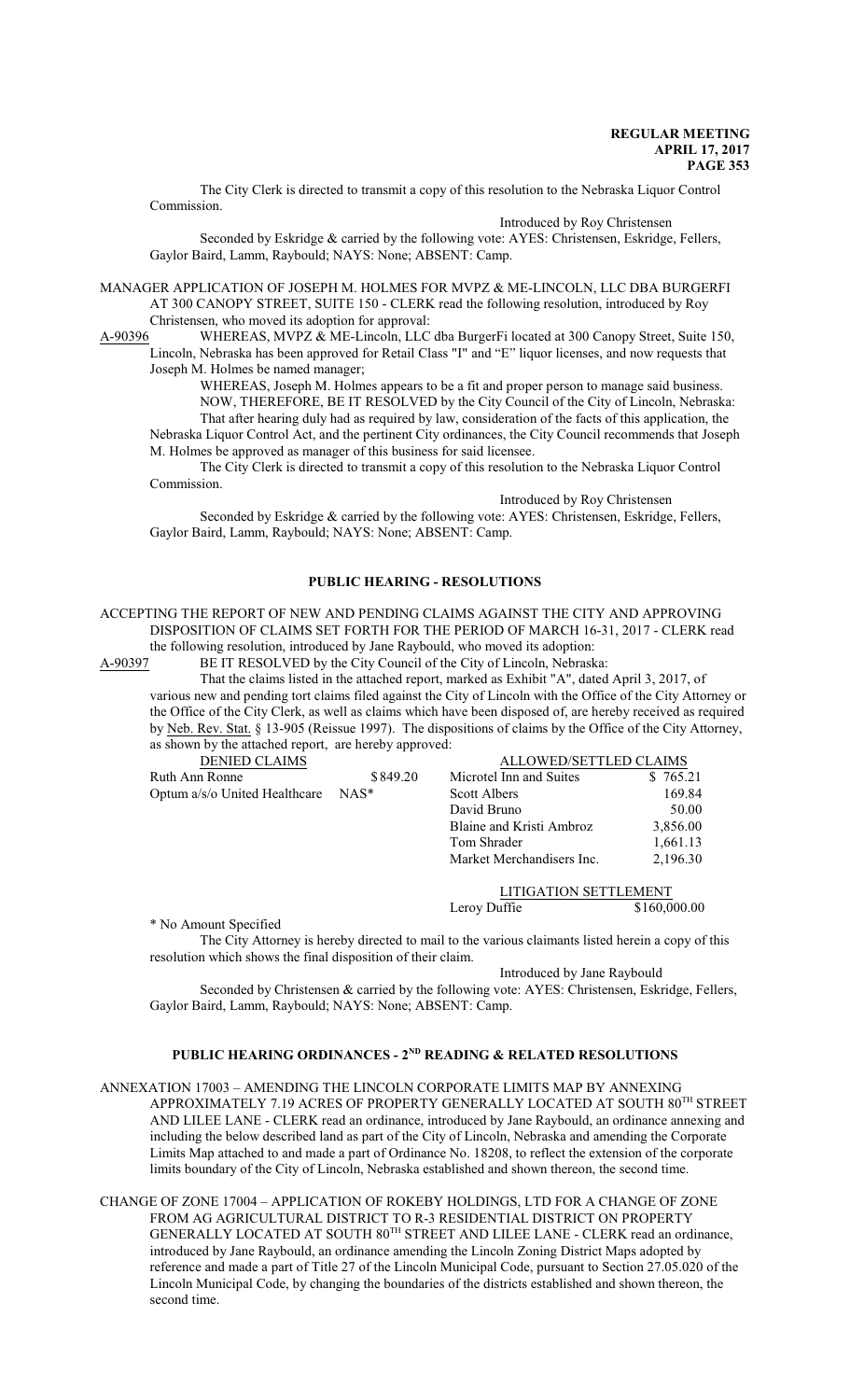# **ORDINANCES - 3RD READING & RELATED RESOLUTIONS**

ADOPTING THE SUPPLEMENTS TO THE LINCOLN MUNICIPAL CODE DATED JUNE 2016 AND DECEMBER 2016 AS PART OF THE OFFICIAL LINCOLN MUNICIPAL CODE - CLERK read an ordinance, introduced by Carl Eskridge, adopting the supplements to the Lincoln Municipal Code dated June 2016 and December 2016 as part of the official Lincoln Municipal Code, the third time.<br>ESKRIDGE Moved to pass ordinance as read:

Moved to pass ordinance as read:

Seconded by Raybould & carried by the following vote: AYES: Christensen, Eskridge, Gaylor Baird, Raybould; NAYS: Fellers, Lamm; ABSENT: Camp.

The ordinance, being numbered #**20481**, is recorded in Ordinance Book 32.

APPROVING THE LUMBERWORKS LINER BUILDING REDEVELOPMENT AGREEMENT BETWEEN THE CITY OF LINCOLN AND LUMBERWORKS LOFTS, LLC RELATING TO THE REDEVELOPMENT OF PROPERTY GENERALLY LOCATED EAST OF CANOPY STREET AND SOUTH OF O STREET ADJACENT TO THE LUMBERWORKS PARKING GARAGE. (RELATED ITEMS: 17R-96, 17R-95, 17-46) (ACTION DATE: 4/17/17) - CLERK read the following resolution, introduced by Carl Eskridge, who moved its adoption:<br>A-90398 BE IT RESOLV

BE IT RESOLVED by the City Council of the City of Lincoln, Nebraska:

That the attached Lumberworks Liner Building Redevelopment Agreement between the City of Lincoln and Lumberworks Lofts, LLC relating to the redevelopment of property generally located east of Canopy Street and South of O Street and adjacent to the Lumberworks Parking Garage and adjacent rightsof-way to design and construct a multi-story building that wraps around the north and west sides of the existing City of Lincoln parking garage on the site and continuing south to N Street with approximately 75,000 square feet including retail, grocery, and office space and 53 residential units all distributed throughout four floors, upon the terms and conditions set forth in said Redevelopment Agreement, which is attached hereto marked as Attachment "A", is hereby approved and the Mayor is authorized to execute the same on behalf of the City of Lincoln.

The City Clerk is directed to transmit one fully executed original and one copy of said Agreement to David Landis, Urban Development Department. David Landis is further directed to transmit the original Agreement to Lumberworks Lofts, LLC.

Introduced by Carl Eskridge Seconded by Christensen & carried by the following vote: AYES: Christensen, Eskridge, Fellers, Gaylor Baird, Lamm, Raybould; NAYS: None; ABSENT: Camp.

AMENDING THE FY 16/17 CIP TO AUTHORIZE AND APPROPRIATE \$2,041,096 IN TIF FUNDS FOR THE LUMBERWORKS LINER BUILDING REDEVELOPMENT PROJECT. (RELATED ITEMS: 17R-96, 17R-95, 17-46) (ACTION DATE: 4/17/17)- CLERK read the following resolution, introduced by Carl Eskridge, who moved its adoption:<br>A-90399 WHEREAS, Resolution N

WHEREAS, Resolution No. A-89947, adopted by the City Council of Lincoln, Nebraska on August 22, 2016, amended the fiscal year 2016-2018 annual budgets for the City of Lincoln for the 2016- 2017 fiscal year and further adopted the Capital Improvement Program attached to Resolution No. A-89947 as Schedule No. 5; and

WHEREAS, it is necessary to amend the Schedule of Capital Improvement Projects for the fiscal year beginning September 1, 2016 within the Capital Improvement Program (CIP) adopted by and attached to Resolution No. A-89947 as Schedule 5 to establish the Lumberworks Liner Building Redevelopment Subproject (an approved project in the Lincoln Center Redevelopment Plan) to design and construct a four story building that wraps around the north and west sides of the existing City of Lincoln parking garage on the site and continuing south to N Street with approximately 75,000 square feet including retail, grocery, and office space and 53 residential units all distributed throughout four floors, and to pay costs of site preparation and public enhancements associated with said Project as a capital improvement project within the adopted Capital Improvement Program; and (2) transferring and establishing appropriations in the amount of \$2,041,096.00 from TIF funds for said capital improvement project.

WHEREAS, Article IX-B Section 7 of the Lincoln City Charter states that, "The [city] council shall not appropriate any money in any budget for any capital improvements project unless and until the conformity or non-conformity of the project has been reported on by the Planning Department by special report or in connection with the Capital Improvements Programming process." The Charter definition of "Planning Department" includes the Planning Commission; and

WHEREAS, the Lincoln City-Lancaster County Planning Commission has previously reviewed the West Haymarket Redevelopment Project, of which the Lumberworks Liner Building Redevelopment Project is a part, for conformity or non-conformity with the Comprehensive Plan as a capital improvement project to be funded by TIF as part of its review of the amendment to the Lincoln Center Redevelopment Plan to add the West Haymarket Redevelopment Project, and the Planning Commission found the proposed project to be in conformity with the Comprehensive Plan.

NOW, THEREFORE, BE IT RESOLVED by the City Council of the City of Lincoln, Nebraska:

1. That the implementation of the Lincoln Center Redevelopment Plan, Lumberworks Liner Building Redevelopment Subproject, to design and construct a four story building that wraps around the north and west sides of the existing City of Lincoln parking garage on the site and continuing south to N Street with approximately 75,000 square feet including retail, grocery, and office space and 53 residential units all distributed throughout four floors, and to pay costs of site preparation and public enhancements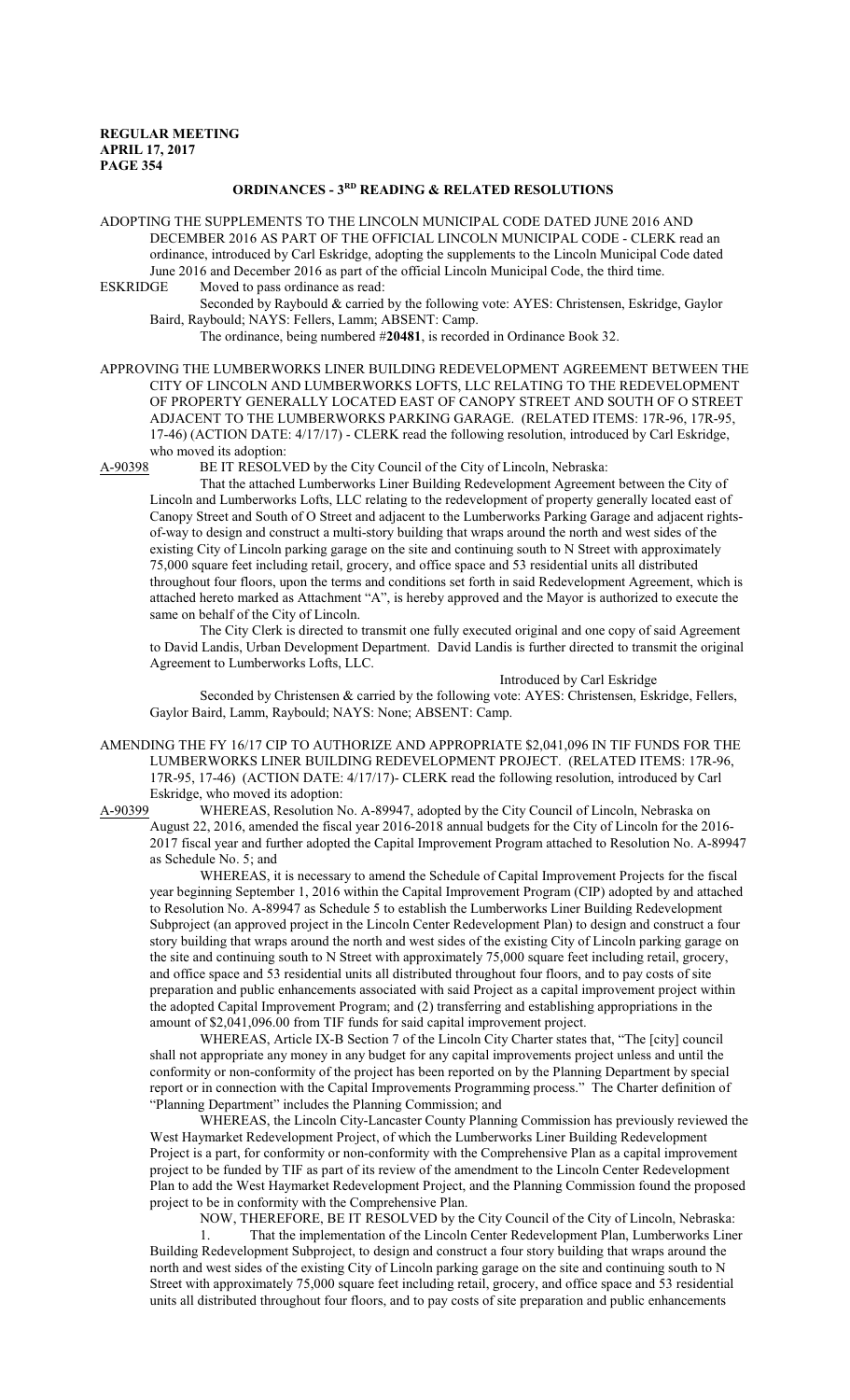associated with said Project, is hereby established and added to the Urban Development Department's list of fiscal year 2016-17 capital improvement projects within the Capital Improvement Program adopted by and attached to Resolution No. A-89947 as Schedule 5.

2. That the City Council hereby appropriates and directs the Finance Director to make the necessary adjustments to the annual budget to designate \$2,041,096.00 from Tax Increment Financing for this Lumberworks Liner Building Redevelopment Project.

### Introduced by Carl Eskridge

Seconded by Christensen & carried by the following vote: AYES: Christensen, Eskridge, Fellers, Gaylor Baird, Lamm, Raybould; NAYS: None; ABSENT: Camp.

AUTHORIZING THE ISSUANCE OF TAX ALLOCATION BONDS FOR THE LUMBERWORKS LINER BUILDING REDEVELOPMENT PROJECT. (RELATED ITEMS: 17R-96, 17R-95, 17-46) - CLERK read an ordinance, introduced by Carl Eskridge, authorizing the issuance of Tax Allocation Bonds for the Lumberworks Liner Building Redevelopment Project, the third time.

ESKRIDGE Moved to pass ordinance as read:

Seconded by Christensen & carried by the following vote: AYES: Christensen, Eskridge, Fellers, Gaylor Baird, Lamm, Raybould; NAYS: None; ABSENT: Camp.

The ordinance, being numbered #**20482**, is recorded in Ordinance Book 32.

## **RESOLUTIONS - 1ST READING**

APPOINTING DR. ELLEN WEISSINGER TO THE COMMUNITY HEALTH ENDOWMENT BOARD OF TRUSTEES FOR A TERM EXPIRING SEPTEMBER 1, 2018. *(CONSENT)*

APPOINTING DR. SHERI BLOK TO THE COMMISSION ON HUMAN RIGHTS FOR A TERM EXPIRING DECEMBER 31, 2018. *(CONSENT)*

#### **ORDINANCES - 1ST READING & RELATED RESOLUTIONS (AS REQUIRED)**

- APPROVING THE  $11^{\text{TH}}$  AND P & LINCOLN COMMERCIAL CLUB REDEVELOPMENT AGREEMENT AMONG THE CITY OF LINCOLN, CAS-NEB-NEDA, LLC, LINCOLN COMMERCIAL CLUB, LLC, AND COMMERCIAL CLUB ENTERPRISES, LLC RELATING TO THE REDEVELOPMENT OF PROPERTY GENERALLY LOCATED AT 200 NORTH 11<sup>th</sup> STREET AND 211 NORTH 11<sup>th</sup> STREET ON THE SOUTHWEST CORNER OF BLOCK 36 AND ADJACENT RIGHT OF WAY. (RELATED ITEMS: 17R-103, 17R-104, 17-53) (4/3/17 - INTRODUCTION DELAYED 1 WEEK TO 4/10/17) (4/10/17 - INTRODUCED DELAYED 1 WEEK TO 4/17/17) (ACTION DATE: 5/1/17)
- AMENDING THE FY 16/17 CIP TO AUTHORIZE AND APPROPRIATE \$1,583,357 IN TIF FUNDS FOR THE 11<sup>TH</sup> AND P & LINCOLN COMMERCIAL CLUB PROJECT. (RELATED ITEMS: 17R-103, 17R-104, 17-53) (4/3/17 - INTRODUCTION DELAYED 1 WEEK TO 4/10/17) (4/10/17 - INTRODUCED DELAYED 1 WEEK TO 4/17/17) (ACTION DATE: 5/1/17)
- AUTHORIZING THE ISSUANCE OF TAX ALLOCATION BONDS FOR THE 11 $^{\text{\tiny{TH}}}$  AND P & LINCOLN COMMERCIAL CLUB REDEVELOPMENT PROJECT. (RELATED ITEMS: 17R-103, 17R-104, 17-53) (4/3/17 - INTRODUCTION DELAYED 1 WEEK TO 4/10/17) (4/10/17 - INTRODUCED DELAYED 1 WEEK TO 4/17/17) - CLERK read an ordinance, introduced by Roy Christensen, authorizing the issuance of Tax Allocation Bonds for the 11<sup>th</sup> and P & Lincoln Commercial Club Redevelopment Project, the first time.
- AMENDING TITLE 2 OF THE LINCOLN MUNICIPAL CODE RELATING TO ESTABLISHING AN APPROPRIATE FUNDING LEVEL FOR THE CITY'S POLICE AND FIRE PENSION PLANS. (4/10/17 - INTRODUCED DELAYED 1 WEEK TO 4/17/17) - CLERK read an ordinance, introduced by Roy Christensen, amending Title 2 of the Lincoln Municipal Code relating to establishing an appropriate funding level for the City's Police and Fire Pension plans, the first time.
- STREET & ALLEY VACATION 17001 VACATING A PORTION OF THE NORTHEAST CORNER OF THE INTERSECTION OF SOUTH CANOPY STREET AND N STREET RIGHT-OF-WAY - CLERK read an ordinance, introduced by Roy Christensen, vacating a portion of South Canopy Street and N Street right-ofway located at the northeast corner of the intersection of South Canopy street and N street right-of-way, and retaining title thereto in the City of Lincoln, Lancaster County, Nebraska, the first time.